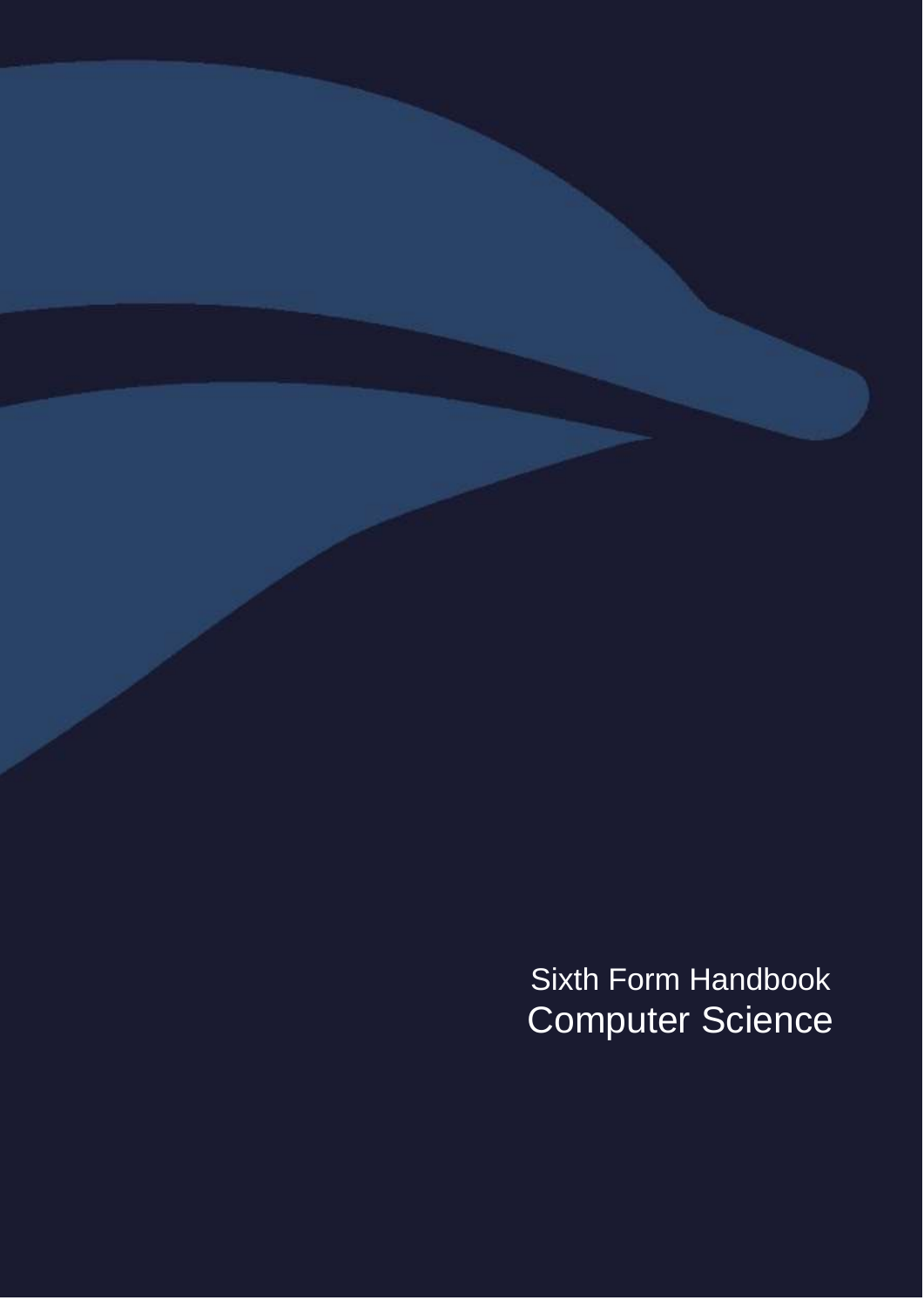# **Contents**

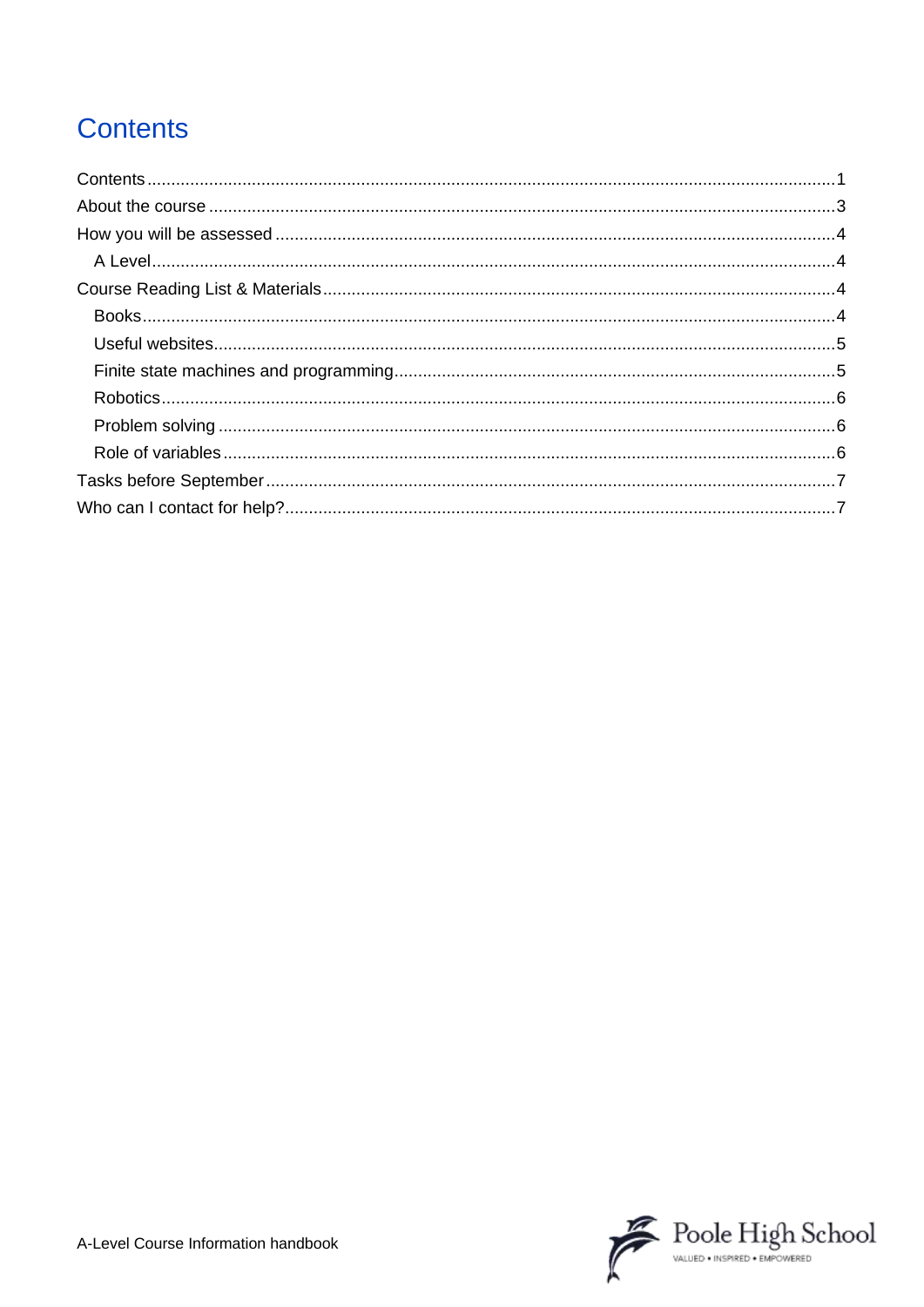# <span id="page-2-0"></span>About the course

The A-Level Computer Science course offered at Poole High is varied, stimulating, thought-provoking and edifying. Taught by teachers who themselves are skilled programmers and former industry professionals, you really will be taught by some of the most experienced post-16 subject specialists in the local area.

At Poole High School we focus on the programming language C#, one of the most widely respected and popular programming languages used by UK enterprise. Your first year will develop your programming skills in C# and you will learn how to apply your programming knowledge to solving realworld problems. If you previously studied Computer Science at a lower level, you will recognize the basics of many topics such as sequencing, selection and iteration; however you will be pushed and extended to topics such as object oriented and functional programming paradigms.

The technical topics covered during the course are wide ranging, and cover themes such as Turing machines, Network architecture, Boolean algebra, managing large data, and mathematics for Computer Science. During your second year, you will also have the chance to construct a computer program on a topic area which interests you as part of your final A-Level assessment.

There is a shortage of programmers in the UK; therefore the possibilities are great for students with A-Levels and degrees in Computer Science - both in this country and abroad. Along with the of computer programming you may find opportunities in computer networking, computer architecture, data management and technical engineering fields.

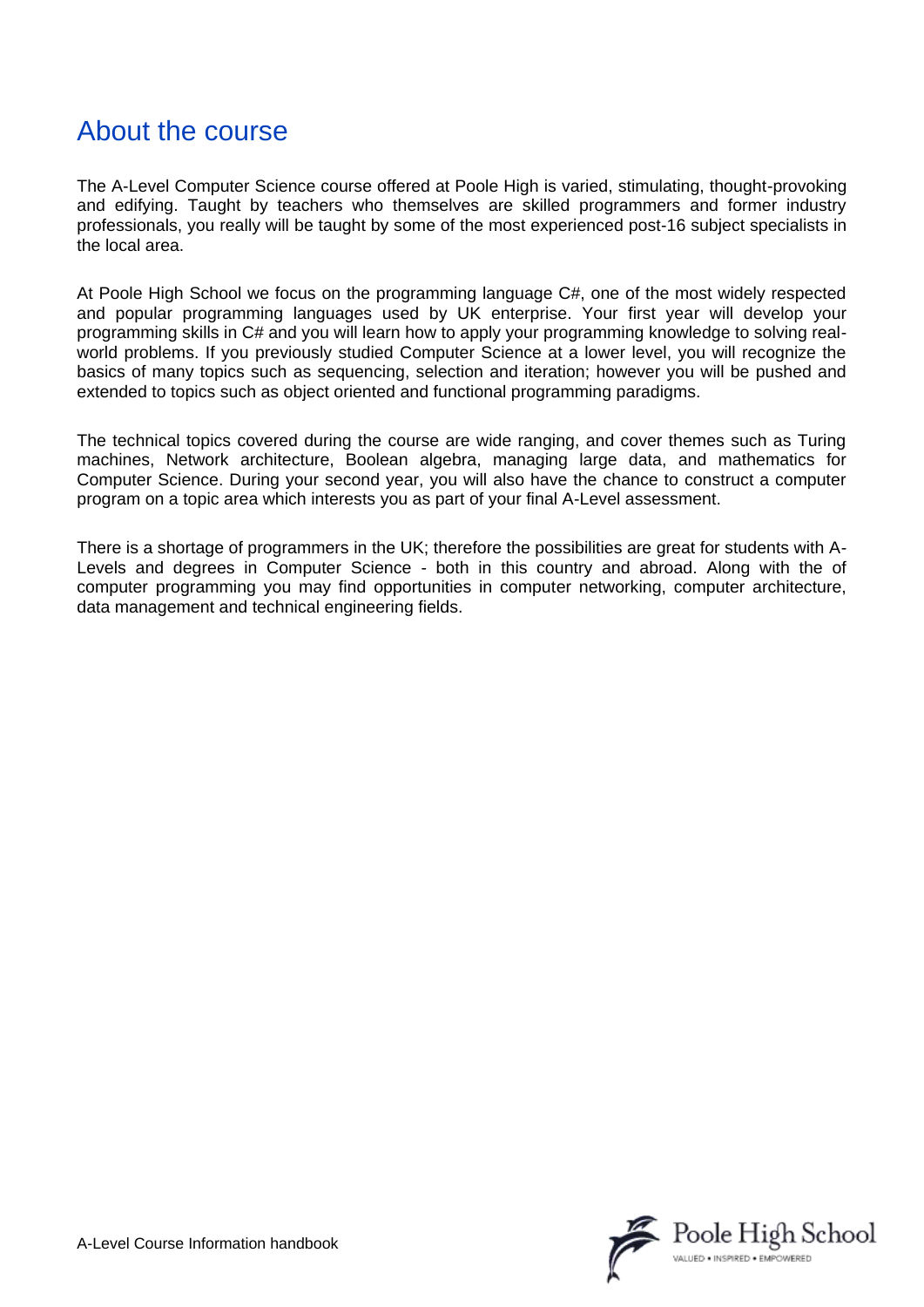### <span id="page-3-0"></span>How you will be assessed

### <span id="page-3-1"></span>A Level

#### **Paper 1**

This paper tests a student's ability to program, as well as their theoretical knowledge of computer science from subject content relating to the fundamentals of programming, data structures, algorithms and the theory of computation.

On-screen exam: 2 hours 30 minutes 40% of A-level

### **Paper 2**

This paper tests a student's ability to answer questions from subject content relating to fundamentals of data representation, computer systems (including organisation and architecture), communication & networking, databases, big data and functional programming as well as management of Big Data and the consequences of uses of computing.

Written exam: 2 hours 30 minutes 40% of A-level

### **Project:**

The non-exam assessment assesses student's ability to use the knowledge and skills gained through the course to solve or investigate a practical problem.

Students will be expected to follow a systematic approach to problem solving. 20% of A-level

### <span id="page-3-2"></span>Course Reading List & Materials

### <span id="page-3-3"></span>**Books**

AQA A-level Computer Science Computing by Bob Reeves, published by Hodder Education ISBN 978-1-471-83951-1

A level Computing by Peter Kemp, available on WikiBooks: Wikibooks - AQA A-level Computing

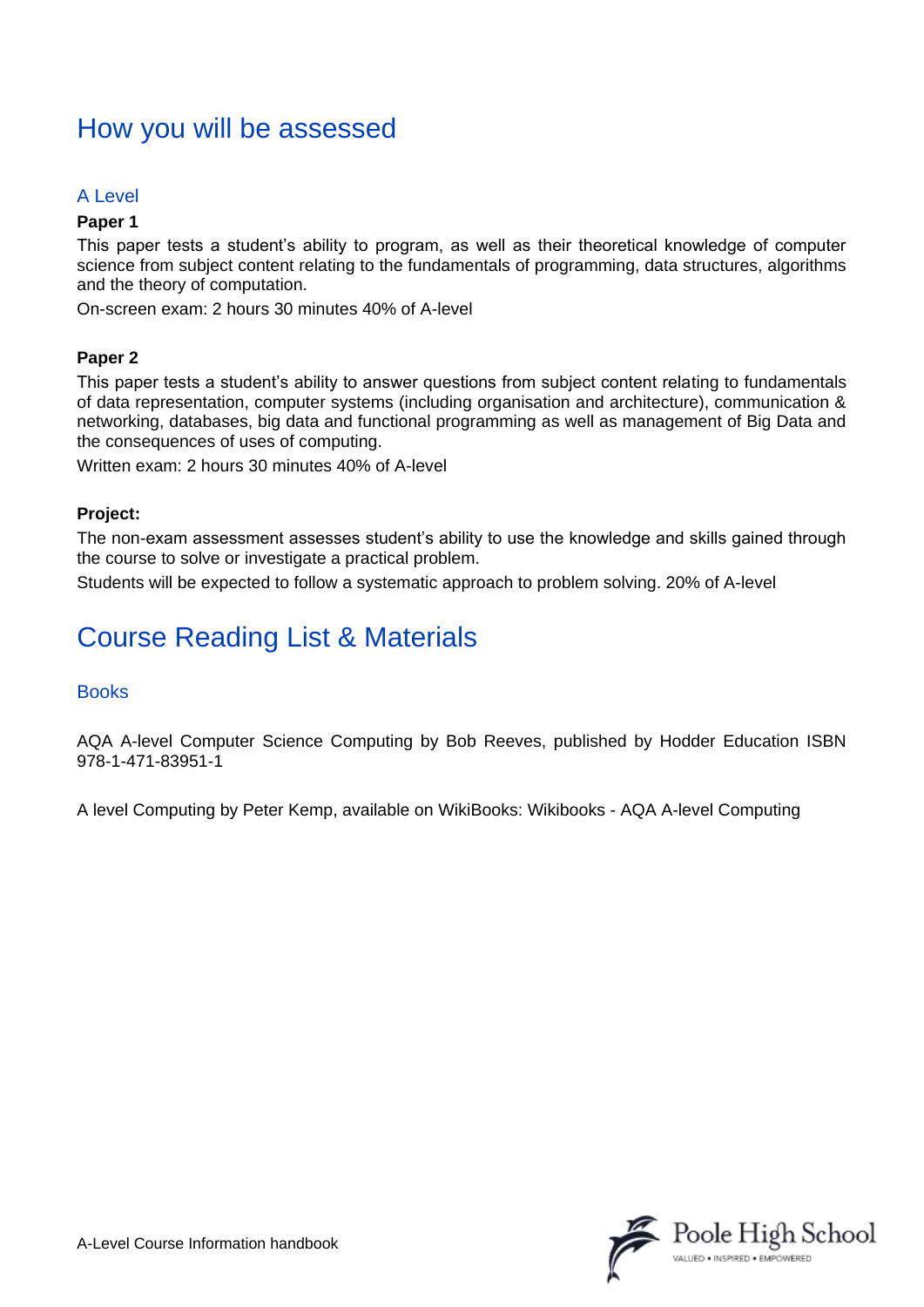### <span id="page-4-0"></span>Useful websites

A-level Computing/AQA wikibook covering the latest specification. This can be printed from the website or accessed online.

[https://en.wikibooks.org/wiki/A-level\\_Computing/AQA](https://en.wikibooks.org/wiki/A-level_Computing/AQA)

Queen Mary College, London university site of CS4FN (Computer Science for Fun). This site contains wonderful ideas for generating interesting lessons: CS4FN <http://www.cs4fn.org/>

To practice assembly language, there is an emulator which you can use: <http://www.peterhigginson.co.uk/AQA/>

To practice functional programming, you can use Haskell online: [http://rextester.com/l/haskell\\_online\\_compiler](http://rextester.com/l/haskell_online_compiler)

For wonderful animations covering most of the course, visit: Virginia Tech - Animations to Assist Learning Some Key Computer Science Topics <http://courses.cs.vt.edu/~csonline>

A course that maps onto the new specification in a useful way. Use this for its applets and commentaries for many aspects of the course: Virginia Tech - Introduction to Computer Science <http://courses.cs.vt.edu/~cs1104/FrontEnd/index.html>

Processor simulator (excellent): Brittunculi - the JASP toolkit <http://www.brittunculi.com/jasp/>

Slides supporting teaching of machine architecture: Brittunculi - Fundamentals of Computer **Architecture** 

<http://www.brittunculi.com/foca/materials>

#### <span id="page-4-1"></span>Finite state machines and programming

Use resources from the Swiss Education centre for graph modelling for Finite State Machines, Turing Machines, graphs and graph algorithms, exorciser for computing theory: swisseduc.ch - Computer Science

<http://www.swisseduc.ch/compscience>

Finite State Machine and Turing Machine simulator (excellent resource): swisseduc.ch - Learn programming with Kara

<http://www.swisseduc.ch/compscience/karatojava/kara>

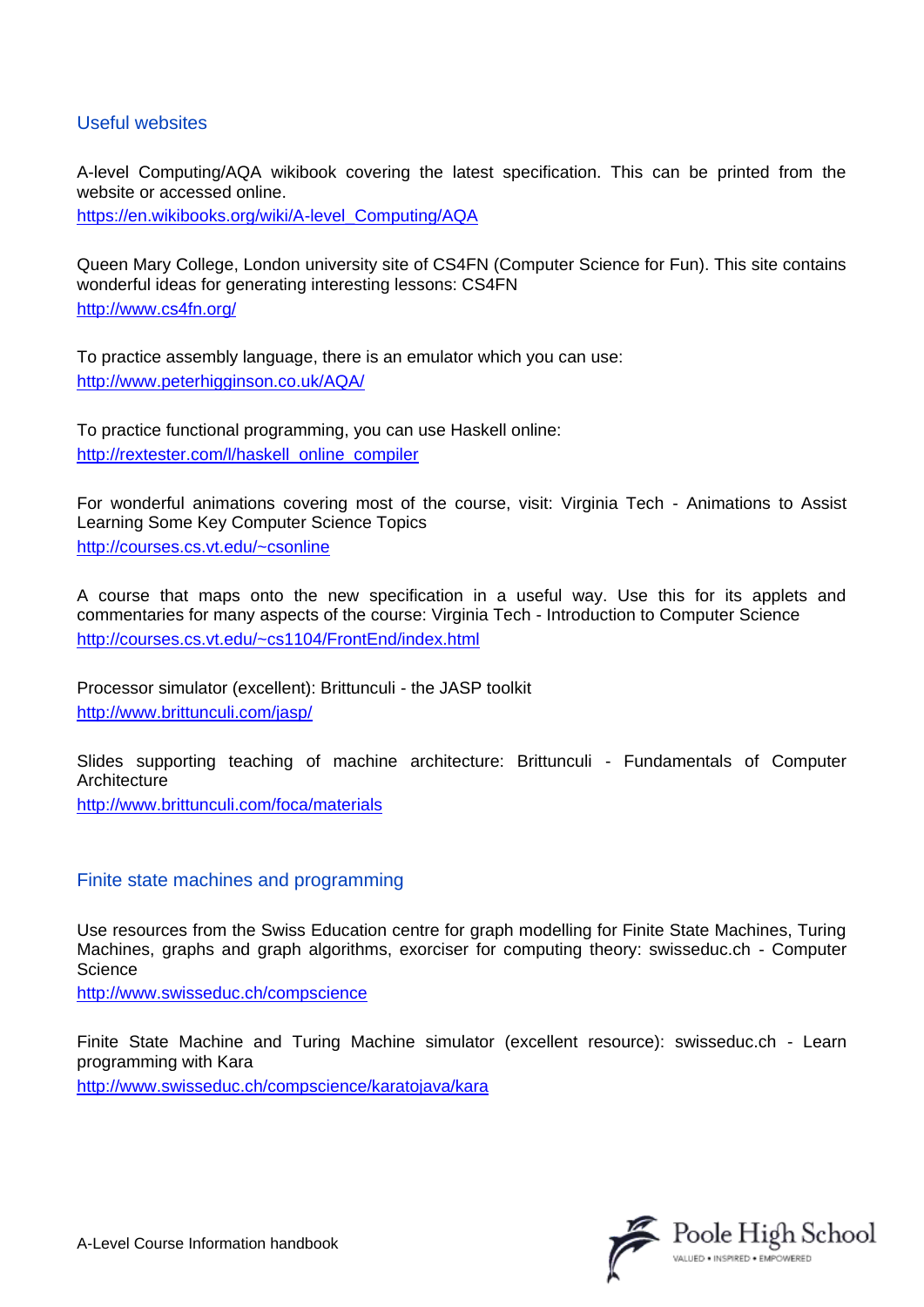swisseduc.ch - Exorciser has another FSM simulator and more. The following is a URL of a site produced by a teacher, Clive Hirst. He has used the resource from the above Swiss site and started to produce class exercises. Clive has agreed to the details of his site being made public: asiplease - Kara Home Page.

<http://www.asiplease.net/computing/kara/index.htm>

Use ASMTutor from Educational Computing Services limited for an introduction to assembly language. Use GraphTutor from Educational Computing Services limited for an introduction to representing graphs (available December 2008). Use Finite State Simulator from Educational Computing Services limited for simulator for finite state machines.

<http://www.educational-computing.co.uk/>

Finite State Machine simulator, Turing machine simulator, regular expressions: Duke Universty - JFLAP software

<http://www.cs.duke.edu/csed/jflap>

<span id="page-5-0"></span>**Robotics** 

ipre - Institute for Personal Robots in Education <http://www.roboteducation.org/>

ipre - Learning Computing With Robots [http://wiki.roboteducation.org/Introduction\\_to\\_Computer\\_Science\\_via\\_Robots](http://wiki.roboteducation.org/Introduction_to_Computer_Science_via_Robots)

A.I Hub - Jonathan Schaeffer On Artificial Intelligence and Games <http://aihub.net/jonathan-schaeffer-artificial-intelligence-games>

### <span id="page-5-1"></span>Problem solving

Introduction to problem solving with computers: Dave Moursund, University of Oregon - brief introduction to problem solving <http://pages.uoregon.edu/moursund/dave/Article&Presentations/problem-solving.htm>

<span id="page-5-2"></span>Role of variables

University of Eastern Finland - role of variables [http://cs.joensuu.fi/~saja/var\\_roles](http://cs.joensuu.fi/~saja/var_roles)



A-Level Course Information handbook